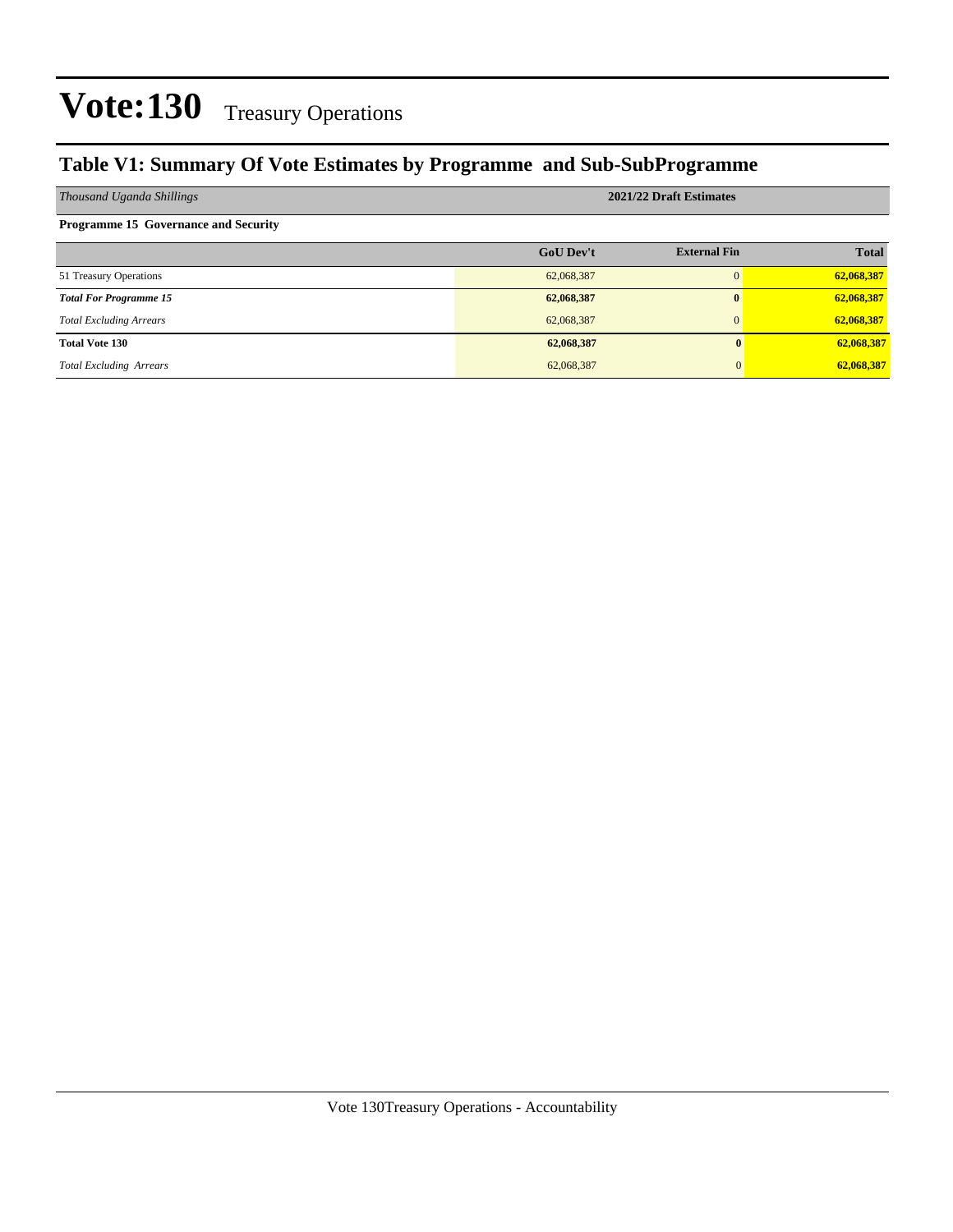## **Table V2: Summary Of Vote Estimates by Sub-SubProgramme,Department and Project**

| Thousand Uganda Shillings                                               | 2020/21 Approved Budget |                     |              |              | 2021/22 Draft Estimates |                     |              |
|-------------------------------------------------------------------------|-------------------------|---------------------|--------------|--------------|-------------------------|---------------------|--------------|
| <b>Sub-SubProgramme 51 Treasury Operations</b>                          |                         |                     |              |              |                         |                     |              |
| <b>Recurrent Budget Estimates</b>                                       | <b>Wage</b>             | <b>Non-Wage</b>     | <b>AIA</b>   | <b>Total</b> | <b>Wage</b>             | <b>Non-Wage</b>     | <b>Total</b> |
| 01 Administration                                                       | $\mathbf{0}$            | 551,958,555         | $\mathbf{0}$ | 551,958,555  | $\mathbf{0}$            | 62,068,387          | 62,068,387   |
| <b>Total Recurrent Budget Estimates for Sub-</b><br><b>SubProgramme</b> | $\bf{0}$                | 551,958,555         | $\bf{0}$     | 551,958,555  | $\bf{0}$                | 62,068,387          | 62,068,387   |
|                                                                         | G <sub>o</sub> U        | <b>External Fin</b> | <b>AIA</b>   | <b>Total</b> | GoU                     | <b>External Fin</b> | <b>Total</b> |
| <b>Total For Sub-SubProgramme 51</b>                                    | 551,958,555             | $\mathbf{0}$        | $\bf{0}$     | 551,958,555  | 62,068,387              | $\bf{0}$            | 62,068,387   |
| <b>Total Excluding Arrears</b>                                          | 543,780,387             | $\mathbf{0}$        | $\mathbf{0}$ | 543,780,387  | 62,068,387              | $\overline{0}$      | 62,068,387   |
| <b>Total Vote 130</b>                                                   | 551,958,555             | $\bf{0}$            | $\bf{0}$     | 551,958,555  | 62,068,387              | $\mathbf{0}$        | 62,068,387   |
| <b>Total Excluding Arrears</b>                                          | 543,780,387             | $\mathbf{0}$        | $\mathbf{0}$ | 543,780,387  | 62,068,387              | $\mathbf{0}$        | 62,068,387   |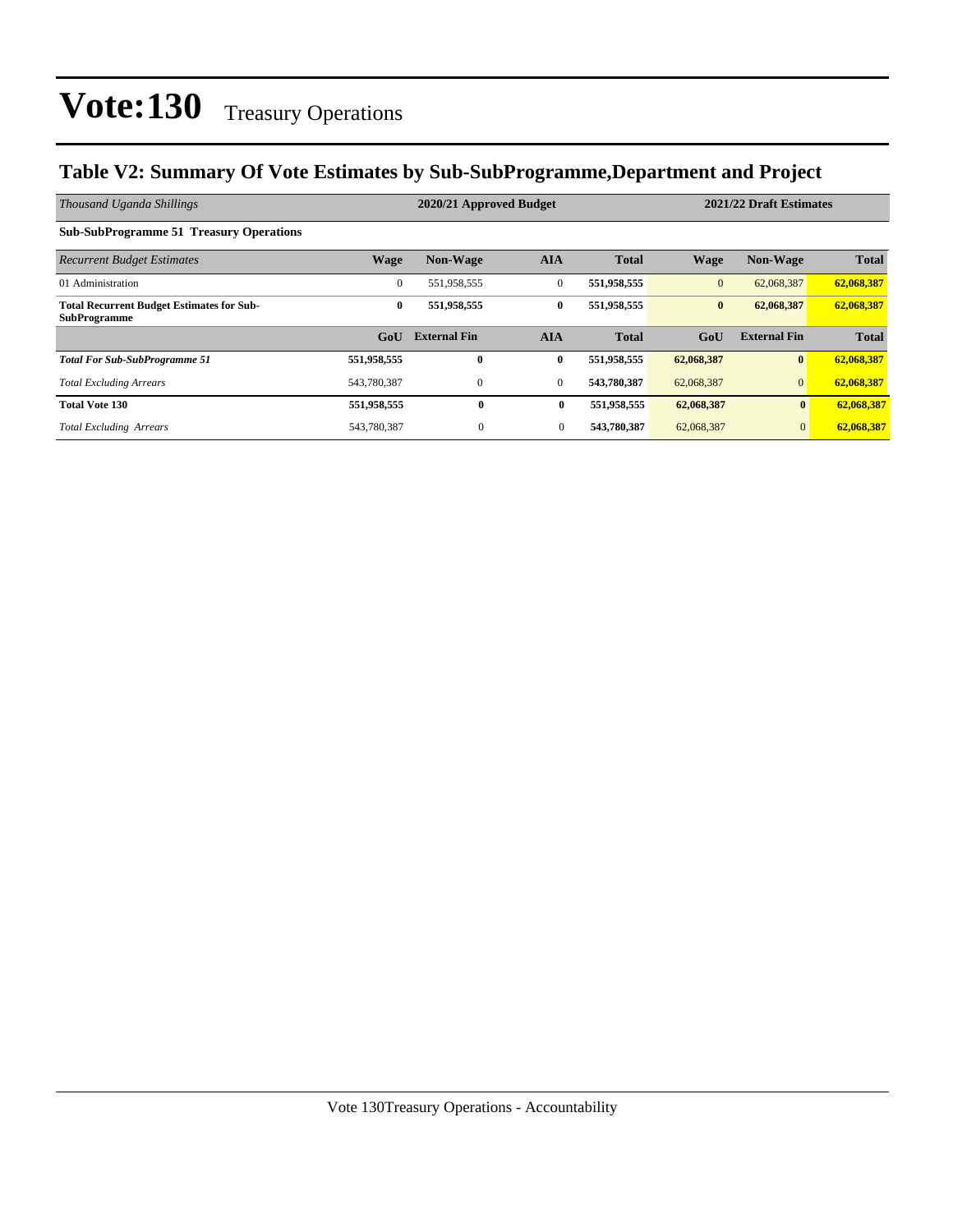## **Table V3: Summary Vote Estimates by Item**

| Thousand Uganda Shillings                              |             | 2020/21 Approved Budget |              |              |            | 2021/22 Draft Estimates |              |  |
|--------------------------------------------------------|-------------|-------------------------|--------------|--------------|------------|-------------------------|--------------|--|
|                                                        | GoU         | <b>External Fin</b>     | <b>AIA</b>   | <b>Total</b> | GoU        | <b>External Fin</b>     | <b>Total</b> |  |
| <b>Grants, Transfers and Subsides (Outputs Funded)</b> | 543,780,387 | $\bf{0}$                | $\bf{0}$     | 543,780,387  | 62,068,387 | $\mathbf{0}$            | 62,068,387   |  |
| 263325 Contingency transfers                           | 62,070,000  | 0                       | $\bf{0}$     | 62,070,000   | 62,068,387 | $\mathbf{0}$            | 62,068,387   |  |
| 264101 Contributions to Autonomous Institutions        | 481.710.387 | $\bf{0}$                | $\bf{0}$     | 481,710,387  | $\bf{0}$   |                         | $\mathbf{0}$ |  |
| <b>Arrears</b>                                         | 8,178,168   | 0                       | $\bf{0}$     | 8,178,168    | $\bf{0}$   |                         | $\mathbf{0}$ |  |
| 321605 Domestic arrears (Budgeting)                    | 8,178,168   | $\bf{0}$                | $\bf{0}$     | 8,178,168    | $\bf{0}$   | $\mathbf{0}$            | $\mathbf{0}$ |  |
| <b>Grand Total Vote 130</b>                            | 551,958,555 | $\bf{0}$                | $\bf{0}$     | 551,958,555  | 62,068,387 | $\mathbf{0}$            | 62,068,387   |  |
| <b>Total Excluding Arrears</b>                         | 543,780,387 | $\mathbf{0}$            | $\mathbf{0}$ | 543,780,387  | 62,068,387 |                         | 62,068,387   |  |